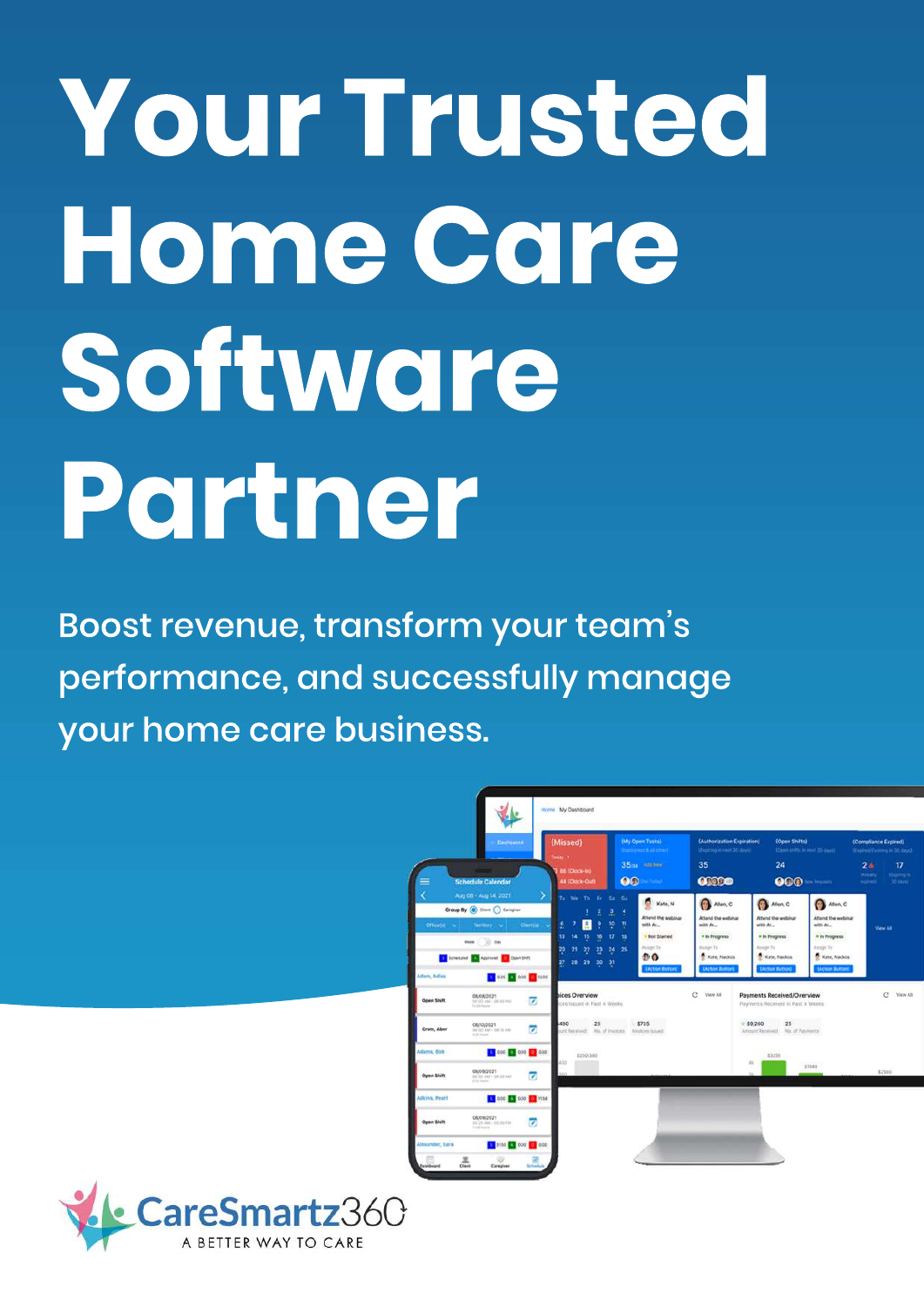# **CareSmartz360 is built to enable yoursuccess!**

Whether you are a Private Duty Franchise or an Independent Agency, CareSmartz360 is designed to make care easier for you. Our HIPAA compliant home care management solution enables your agency to keep the staff, caregivers & clients informed, deliver quality care, and scale business by reducing the load of daily home care efforts.



#### **Grow your Business**

Ensure business growth with solutions necessary to maximize your business performance, revenue, and outcomes.



#### **Ensure Compliance**

Empower your home care agencies to ensure compliance (from HIPAA to EVV) at every business level.



#### **KeepClientsSatisfied**

Provide your clients with greater transparency and improved access to critical information such as care plans, billing history, etc.



#### **Make Informed Decisions**

Get real-time business insights for informed and data-driven decisions leading to improved care outcomes.



#### **MaximizeEfficiency**

Provide your agency staff and caregivers with the necessary tools to improve efficiency and deliver the best possible care.



#### **All-In-One Platform**

Automate scheduling, hire and retain caregivers, billing & payroll, time-tracking & more from one system.

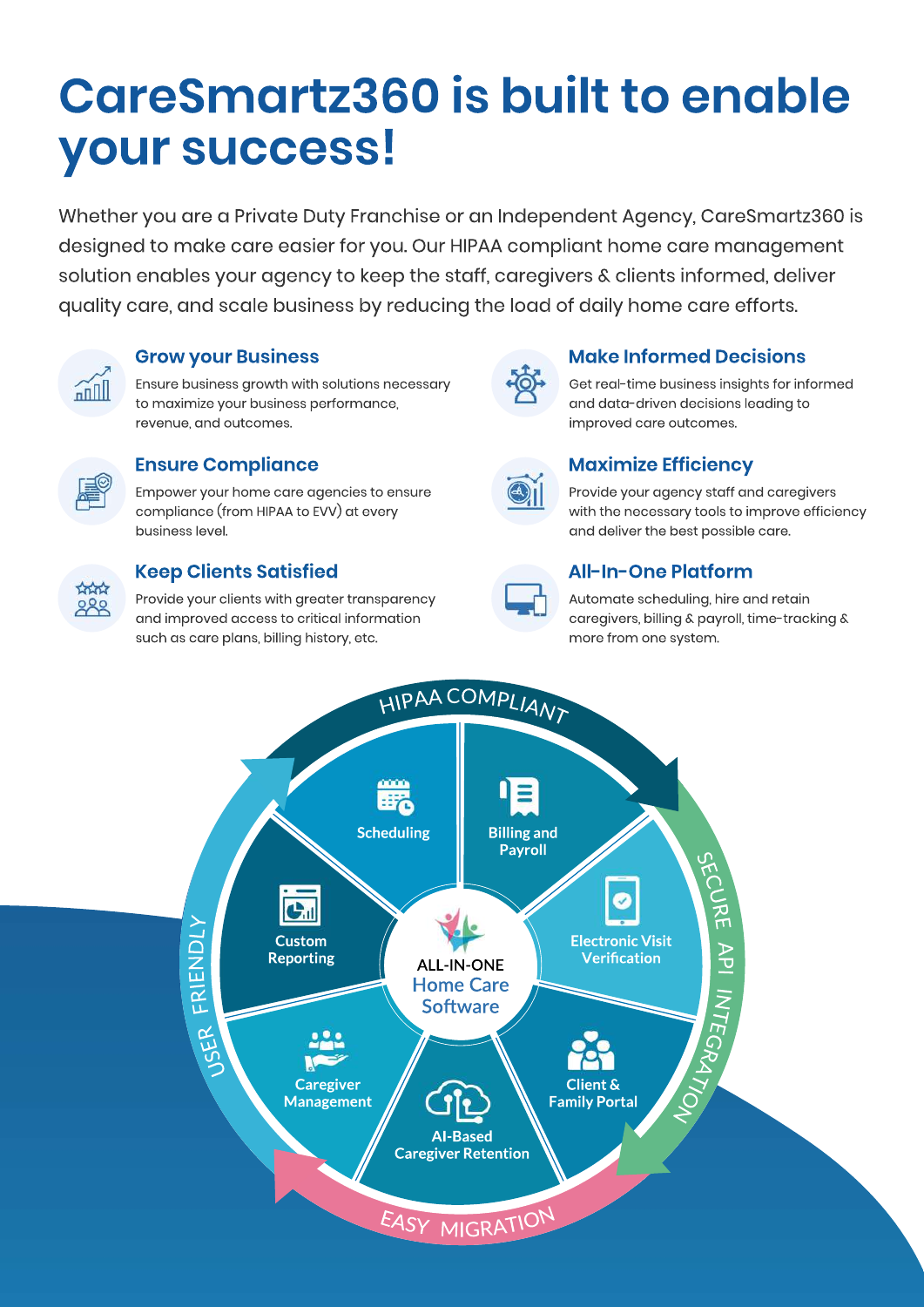# **CareSmartz360:OneSuite, ManyPossibilities**

CareSmartz360 empowers thousands of home care organizations worldwide to manage every aspect of their business while allowing them to ensure business growth by transforming the way they provide care.

## **KeyBenefits:**

#### **Leverage Advanced Technology**

- Al-based caregiver retention
- Custom reports & personalized dashboards
- Automate complex recurring schedules
- Automated invoicing, payments, & reimbursements

#### **Electronic Visit Verification**

- Telephony and GPS mobile app
- $\bullet$  Accurate claim submissions
- Quick Medicaid reimbursements
- Accurate time tracking & POC documentation

#### **Compliance,APIs,andIntegrations**

- $\bullet$  HIPAA compliant platform
- **•** Equipped with APIs to customize your data needs
- Access partner ecosystem for smooth integrations
- Ability to integrate with external billing solutions

#### **Real-TimeCommunication**

- $\bullet$  Access crucial documents and care plans
- Receive updates and requests in real-time
- $\bullet$  Connect stakeholders via the agency app, caregiver app and client & family portal
- Send emails, notifications, SMS to clients & caregivers

#### **Robust Mobile Apps**

- Easy caregiver management & communication
- **•** Verify missed visits, no shows & overtime
- Quickly access client/caregiver details
- Organize activities on the go

偉

#### **Client Assessments and Care Plans**

- A complete view of the client's condition
- Create no code, drag & drop forms
- Build outcome-based reports and analytics
- Complete assessments online or offline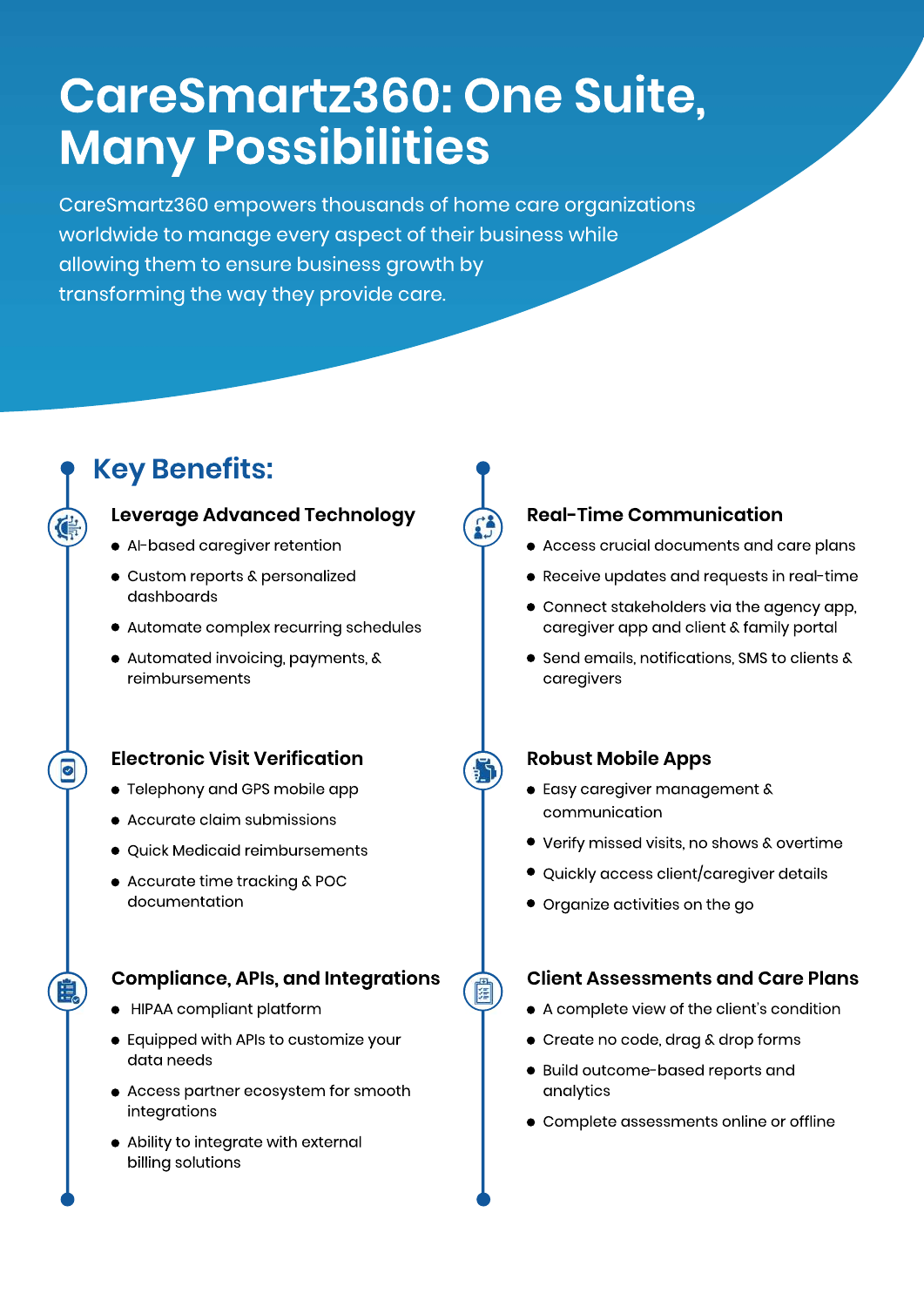# **Run your Home Care Business from the Palm of Your Hand!**

Responsively designed and feature-rich apps to seamlessly run a home care agency on-the-go.

## **CareSmartz360+ Caregiver App**

GPS-enabled app to seamlesslymanage caregiver visits

- ◆ One Dashboard
- $\sqrt{}$  Multilingual Support
- COVID Pre-Screening
- $\sqrt{\phantom{a}}$  Offline Mode
- Electronic Visit Verification
- **↓ Get Alerts**

| <b>Palmer, Meredith</b>                       |                                    | S.                                                                                               |                                                     |                       |
|-----------------------------------------------|------------------------------------|--------------------------------------------------------------------------------------------------|-----------------------------------------------------|-----------------------|
| tatus Online<br><b>Selected Language:</b>     | <b>Ell English(US)</b><br>Española | <b>Schedule Calendar</b><br>≕<br>У<br>Nov 14 - Nov 20, 2021<br>Group By (@) Client (C) Caregiver |                                                     |                       |
| <b>Personal Information</b>                   | 50 한국인<br>11 中国人                   |                                                                                                  | Office(s) Territory Client(s)                       |                       |
| (988) 833-3885<br>micky.bhambri1@ca           | <b>Ell</b> Tiếng Việt              | Week Day<br>Scheduled Approved O Open Shift                                                      |                                                     |                       |
| 20120                                         |                                    | Adam, Adlas                                                                                      |                                                     | 8 0.00 A 0.00 0 56.00 |
| <b>Agency Details</b>                         |                                    | Open Shift                                                                                       | 11/14/2021<br>07:00 AM - 03:00 INA<br>R.I.O. Foxers | z                     |
| Rochester Office<br>(898) 989-8989 extn. 8989 |                                    | Open Shift                                                                                       | 11/15/2021<br>07:00 AM - 03:00 PM<br>3000 hours     | ø                     |
| 信<br>and in<br><b>Dashboard</b><br>Calendar:  | 墩<br>My Clients<br><b>Prid</b>     | Open Shift                                                                                       | 11/16/2021<br>07/00 AM - 03/00 PM<br>9.00 hours     | z                     |
|                                               |                                    | Open Shift                                                                                       | 11/17/2021<br>87:50 AM - 03:00 PM<br>B.Olt Foxals   | ø                     |
|                                               |                                    | Dashboard                                                                                        | œ.<br>Client<br>Caregiver                           | œ<br>Schedule         |

## **MobileApp For Office Staff**

Increase agency staff productivity and organize daily activities on-the-go!

- **EVV Functionality**
- More Control
- ◆ Easy Information Access
- Simplify Caregiver Management
- $\sqrt{\ }$  Effortless Usability
- $\sqrt{\ }$ Easy Calendar View
- $\blacktriangleright$  Real-time Communication

## **Trusted by the leading care providers**